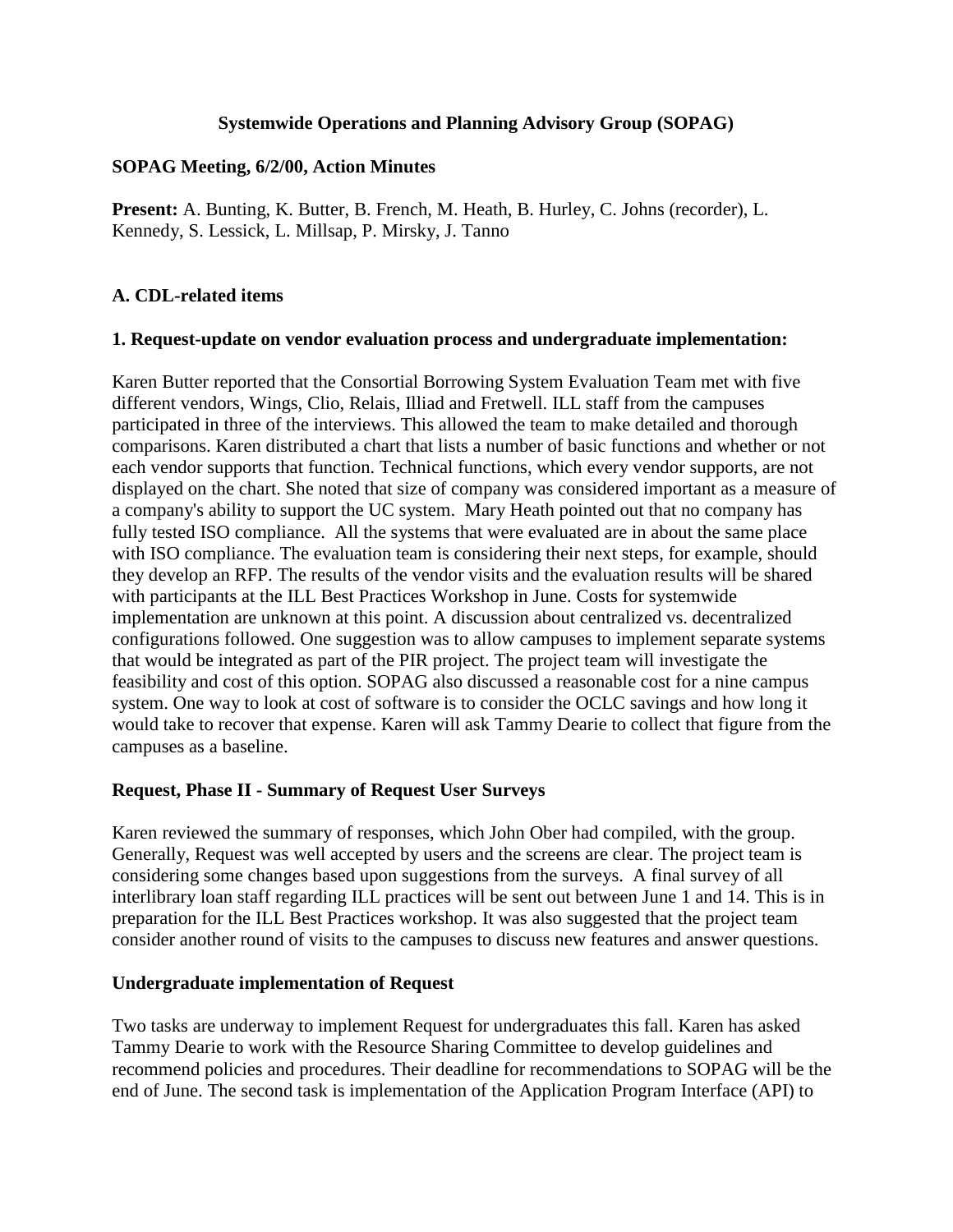provide real time access to patron files. III and DRA Classic sites will implement the API once the campuses purchase that component and the project team writes and tests a program for the PIR resolution server to access the program. Berkeley has already developed an interface. UCLA has not yet developed the interface but should be able to implement one soon. Only Santa Barbara is unable to comply. One solution is to increase patron data loads from Santa Barbara. Cecily Johns noted that because of a recent NOTIS upgrade they have been unable to export patron files as often as they would like.

# **2. RFP Update**

Bernie Hurley reported that a draft timeline and charge to the RFP Evaluation Steering Committee, which Bernie will chair, has gone out to the UL's for their review. Given the RFP responses will become less relevant as they "age," the evaluation must be conducted in a timely fashion. However, the extensive campus consultation used to develop the RFP will help expedite the evaluation process, as the RFP is a well articulated description of our needs. It is hoped that the RFP will go out in mid June from the Systemwide Business Office on the UCLA campus. The evaluation process will include hiring a consultant from outside UC to score the RFP. Bernie asked for names of possible candidates for the outside consultant.

## **PID server**

The PID server will give UC libraries the ability to use persistent ID, which do not change, in place of URLs as links to Web based content. For example, a PID would replace a URL in the MARC 856 field. When a PID is "clicked" the PID server is called to transparently map that PID into the most current URL from its database. The advantage of the PID server is that it has special tools for managing changes to URLs. The CDL Technology Architecture and Standards Work Group has recommended using OCLC's PURL technology to implement persistent ID's for the UC libraries. For more information see [CDLINFO, May 16, 2000, Vol.3, No.6.](http://www.cdlib.org/news/cdlinfo/cdlinfo051600.html) The Shared Cataloging operation has already created hundreds of records for CDL shared collections, using a PURL server implemented by CDL Technologies. A number of policy and procedural decisions will be necessary to deploy the PID server in a distributed environment. SOPAG concurred with CDL's plan to refer policy and procedural questions to HOTS. HOTS will be asked to report its recommendation to SOPAG.

### **3) Updates on OAC, California Counts, Shared Cataloging**

Beverlee French reported that Robin Chandler, Director of the Online Archive of California, has begun. Shared Cataloging has begun to use PID's in the shared collection catalog records. They have finished producing catalog records for the aggregate ejournal packages for the most part and are moving on to catalog proceedings.

### **B. Digital and Preservation Issues**

## **1) Final Charge and Membership for Digital Preservation and Archiving Committee**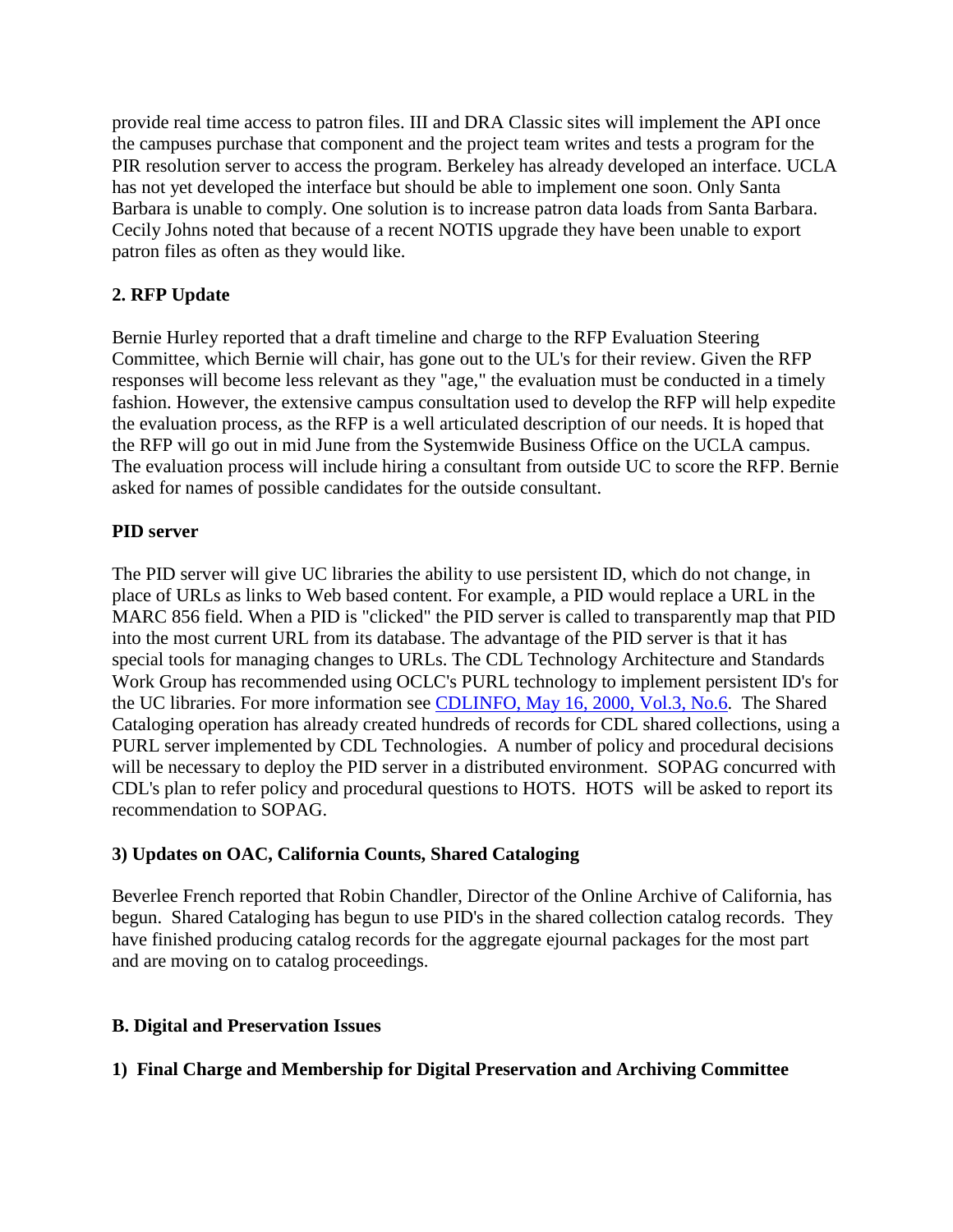Bernie Hurley reported that the Digital Preservation and Archiving Committee membership has been approved with the addition of Sal Guerena (SB) and Howard Besser (UCLA). Kate Peckovich (UCLA) will serve as a formal representative of LAUC. Minor revisions will be made to the charge that was accepted at the UL/SOPAG meeting. Phase I will be completed by December 1, 2000.

## **2) Collection Management Initiative**

Cecily Johns reported on the Collection Management Initiative, which is under Systemwide Library Planning rather than the CDL. A grant proposal has gone to the Andrew W. Mellon Foundation for a planning phase of six months (a copy was distributed with the agenda for the UL/SOPAG meeting). The University should be notified about the planning grant sometime after June 16. During the planning phase, which will extend from June through the end of the year, a grant proposal will be developed for an implementation phase of roughly two years. Cecily will be the project director, devoting up to 25% of her time to the project. Richard Lucier is the PI. A project manager (50% FTE) will also be recruited. Cecily distributed draft job descriptions for the project director and the project manager positions and asked for comments on these job descriptions by Monday if possible. She also asked for suggestions for individuals to fill the project manager's position. Several names were suggested. An advisory committee for the planning phase will be appointed and the composition of the committee will include the following:

Faculty (Richard Lucier will request names from the Academic Council); a UL, SOPAG member, Resource Sharing Committee, collection development librarian from the Joint Steering Committee, a branch librarian, a public service librarian, technical services librarian, a Regional Library Facility person, a LAUC representative, and CDL staff. Some members of the committee will represent more than one area. Cecily asked SOPAG for suggestions and several names were recommended.

Cecily felt that the issue of shared ownership would have to be addressed at some point in the planning phase. There was a useful discussion and this issue will be re-visited later with SOPAG.

### **C. LAUC resolution on space**

Linda Kennedy reported that the LAUC Spring Assembly unanimously supported a UCSB-sponsored resolution requesting UC Office of the President support for campus space.

## **D. Desk Top Delivery Project**

Claire Bellanti has agreed to lead a project team on desktop delivery. The initial task will be to develop an implementation plan. Funds have been allocated to support the planning. CDL will appoint the project team and consider how it will be aligned with the Request project team, especially with its efforts to evaluate and select consortial borrowing software. A number of names were suggested for the team.

**E. UC Collaborative Digital Reference Service/Draft Report and Recommendations** Susan Lessick introduced a discussion of digital reference service and the recommendation from HOPS that a task group be convened to explore ways UC libraries could collaborate in providing